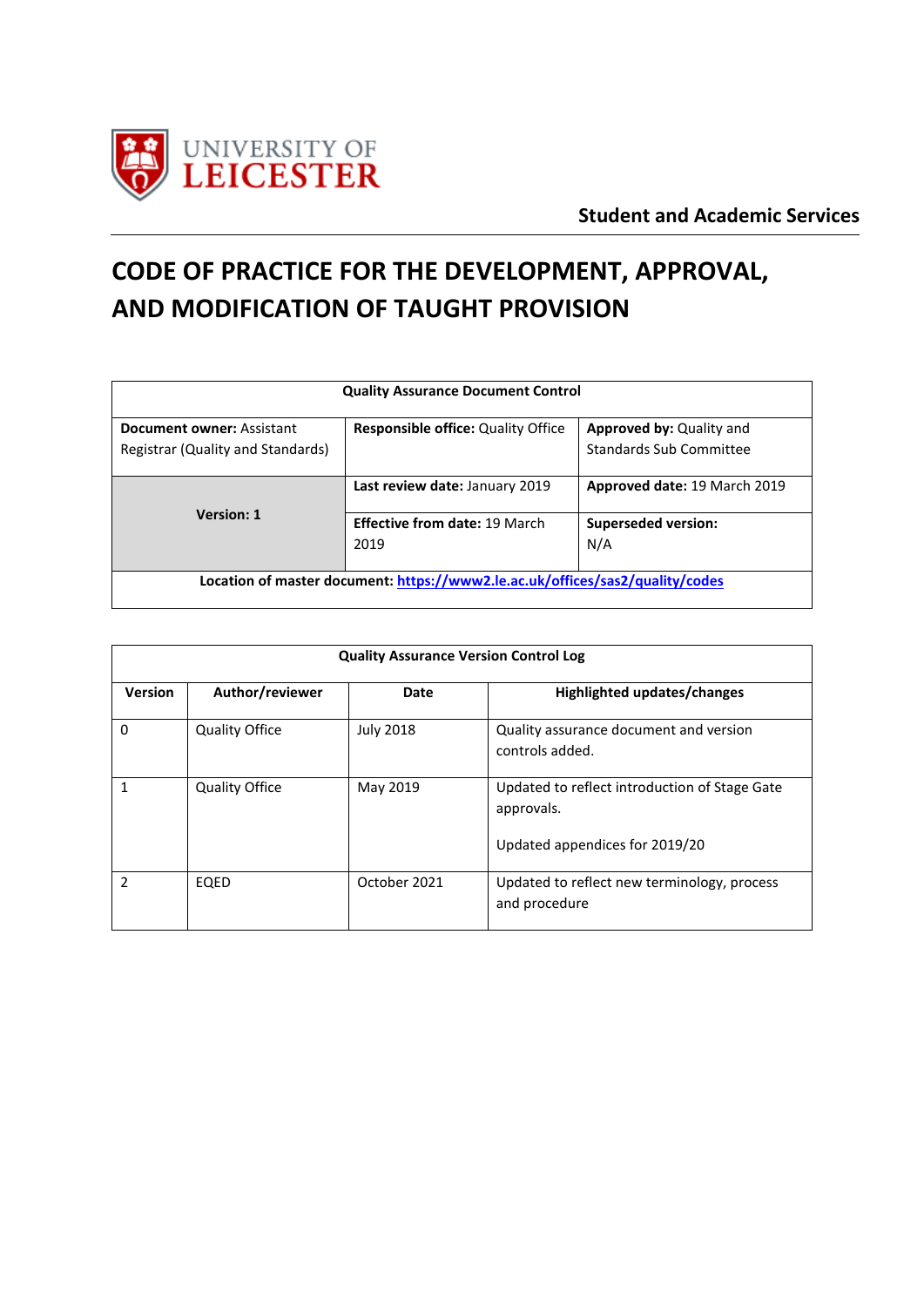# **Purpose**

- 1. This Code of Practice sets out the University's requirements and procedures for the development, approval, and modification of all taught programmes of study and their component parts. The Code applies to all taught programmes of study leading to a named award of the University, including any intermediate awards, and to short courses that lead to the award of credit. It also applies to the taught components of professional doctorate programmes. For programmes delivered in collaboration with a partner organisation, the requirements for programme development, approval, and modification set out in this Code will operate within the broader framework provided by the Code of Practice on the University's Procedures for Managing Higher Education Provision with others.
- 2. The purpose of this Code is to ensure that:
	- All taught provision is designed to deliver the highest quality learning opportunities for students in line with the principles set out in the University's Education Strategy;
	- Proposals for new provision are consistent with the University's Strategy, and with plans for development and growth, have a viable and sustainable market
	- The processes used to develop and approve new and modified programmes reflect institutional policies around programme design, assessment, resiliency, inclusivity and student development, as articulated through the Education Strategy;
	- All taught provision is designed to ensure that threshold academic standards are consistently set and maintained;
	- The detailed resource implications of taught provision are identified and met;
	- The University is able to meet the requirements of the UK Quality Code for Higher Education, aligning with the Advice and Guidance for Course Design and Development; and the requirements of relevant professional, statutory and regulatory bodies (PSRBs);
	- The approach used to approve new and amended programmes is proportionate to the risk inherent in the nature of a particular proposal.
- 3. This Code is informed by the following QAA Guiding Principles:
	- Strategic oversight ensures that course design, development and approval processes and outcomes remain consistent and transparent.
	- Accessible and flexible processes for course design, development and approval facilitate continuous improvement of provision and are proportionate to risk.
	- Internal guidance and external reference points are used in course design, development and approval.
	- Feedback from internal and external stakeholders is used to inform course content.
	- Development of staff, students and other participants enables effective engagement with the course design, development and approval processes.
	- Course design, development and approval processes result in definitive course documents.
	- Design, development and approval processes are reviewed and enhanced annually.

# **Responsibilities**

4. Senate, as the University's academic authority, has overriding responsibility for the development, approval, and modification of all taught provision. The University Education Committee has delegated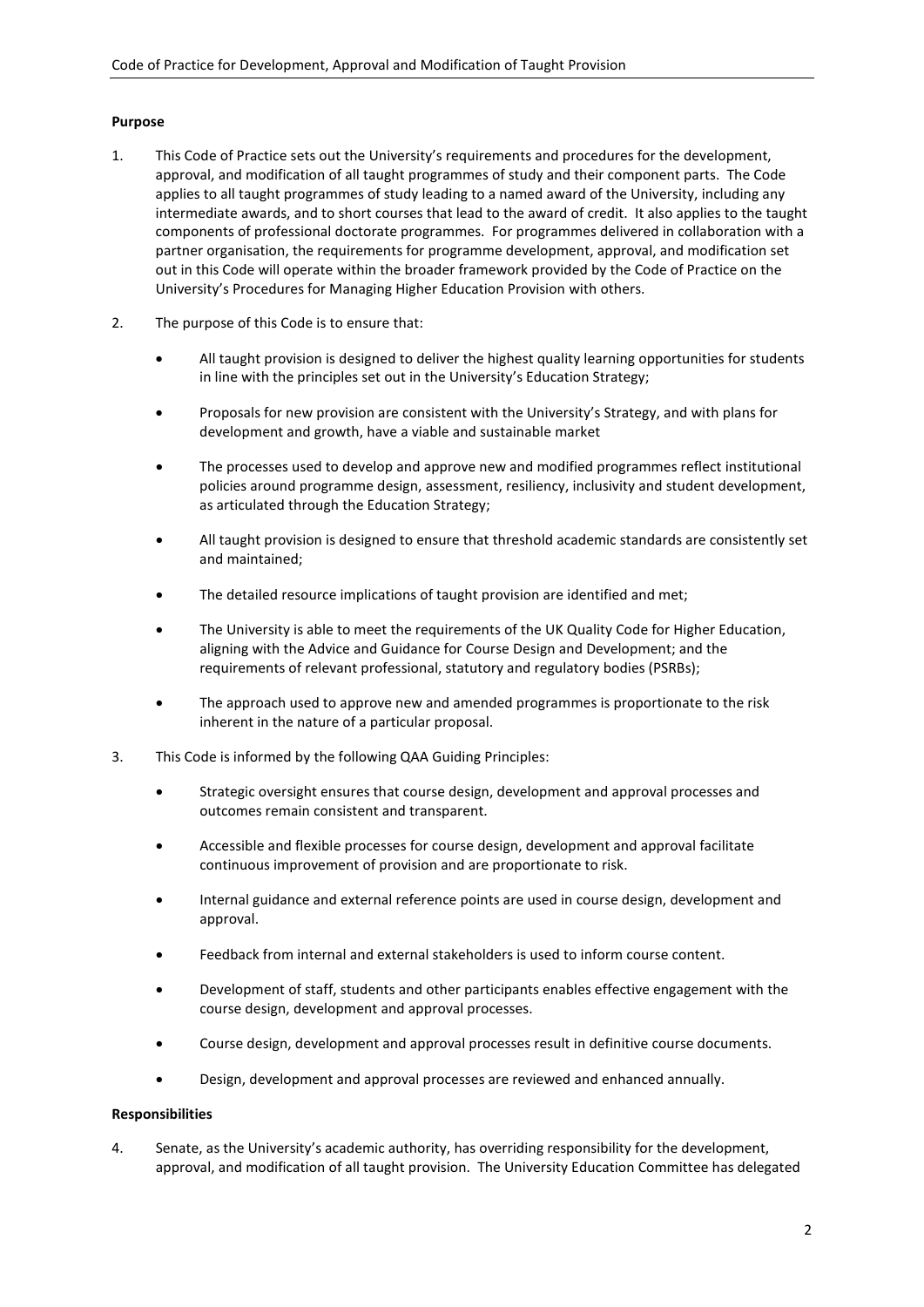authority from Senate to agree the framework for programme development and approval as set out in this Code of Practice, and to approve amendments to the Code. Some further aspects are delegated as follows:

- The Quality and Standards Sub-Committee has delegated power to oversee the development and implementation of the requirements of this Code of Practice and, in particular, to convene Programme Approval Panels and to grant Approval in Full to proposals;
- The Head of School, supported by the School Leadership Team, has delegated authority to approve Stage Gate 1 (Initial Opportunity) of Phase One of the programme development and approval process;
- The Head of the relevant college, supported by the College Business Group (CBG) (or its equivalent) has delegated authority to approve Stage Gate 2 (Business Case) of Phase One of the programme development and approval process, on behalf of the College;
- The College Dean of Education, supported by the College Programme and Portfolio Development Group (PPDG) has delegated authority to approve Stage Gate 3 (Academic Case) of Phase One of the programme development and approval process, on behalf of the College. A copy of the Terms of Reference for College PPDGs is set out in Appendix A;
- College Education Committees have delegated power to implement the requirements of this Code of Practice as they relate to the minor modification of existing programmes or modules and, through their Chairs, to grant approval to proposals for such minor modification.
- 5. Senate maintains oversight of these activities through the following mechanisms:
	- Approval of this Code of Practice;
	- Routine reports on the progress of proposals for new programmes and those undergoing major modification;
	- Regular analysis of the operation of this Code of Practice;
	- Consideration of an annual academic assurance report;
	- The assurance it receives in relation to the effectiveness of the annual programme review process, such that necessary minor modifications are identified, approved, and implemented in the School's action plans.

# **Externality**

- 6. The University ensures that the design of its process for the development, approval, and modification of taught provision includes the use of appropriate expertise external to the team developing and delivering the programme. Externality is built into the process in a number of ways:
	- Initial scrutiny of the strategic and business case for proposals for new programmes involves expertise from outside the proposing school and, for complex proposals for example the introduction of new award, from outside the proposing College;
	- External subject experts from other institutions, or from employment or industry, are key members of the Programme Approval Panels convened to consider the detailed academic case for proposals for new programmes or major modifications to existing programmes;
	- Programme Approval Panels are Chaired by independent senior academic staff and also include academic staff from disciplines outside the proposing school;
	- Programme Approval Panels include student members and input from the University Career Development Service;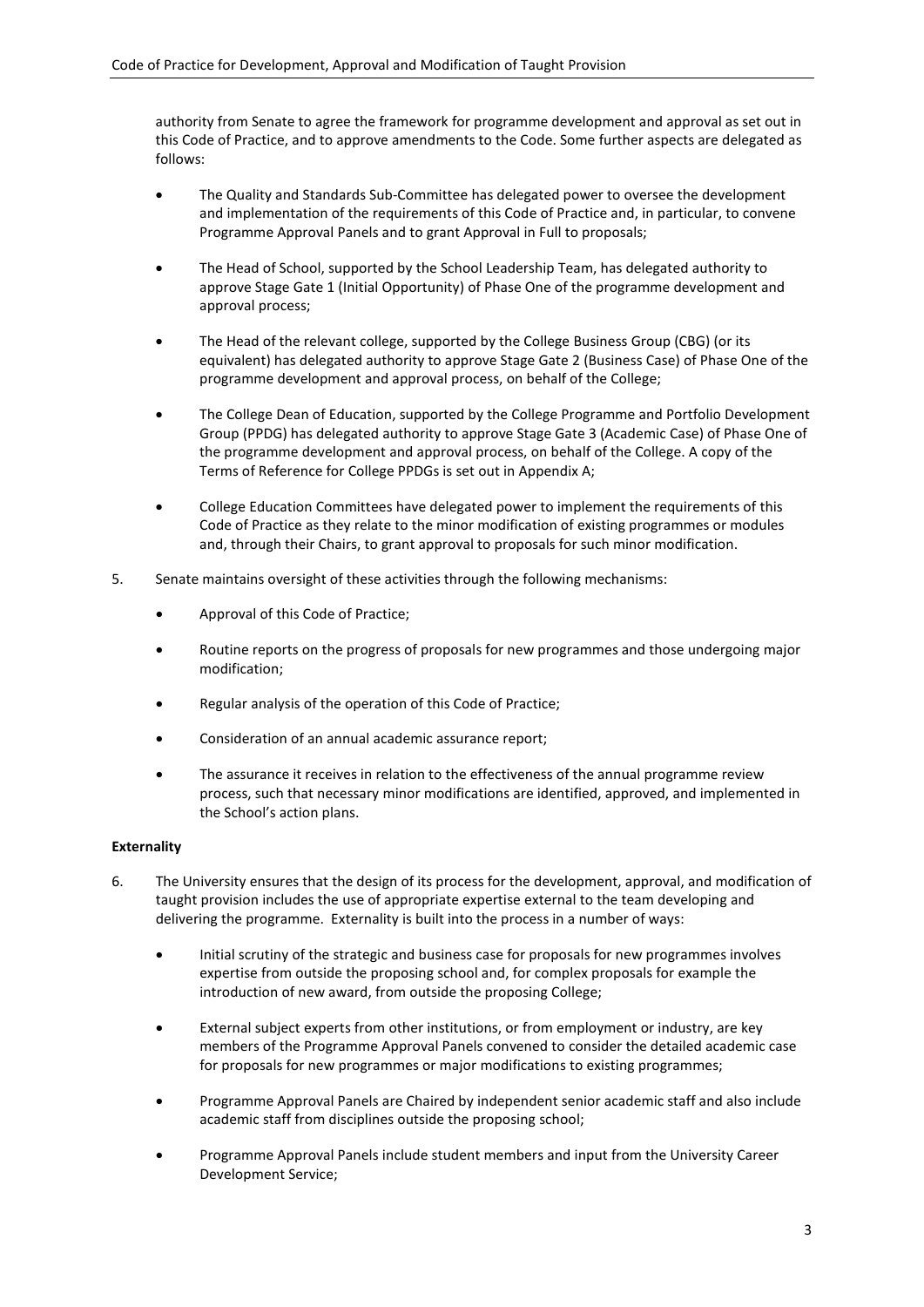- The requirements of PSRBs are built into the design of programmes, and the scrutiny and approval of proposals may take place in conjunction with the formal accreditation process of a PSRB;
- More informal use of external views is also encouraged through the early stages of programme development, for example, through seeking views of current external examiners, employers, or appropriate professional bodies;
- Comments from serving external examiners on existing programmes form a key element of the annual programme review process and may lead to the major or minor modification of existing programmes or modules.

# **Design of programmes and modules**

- 7. The formal assurance process for the approval or modification of programmes and modules is predicated on the assumption that programme teams are able to bring forward for consideration well thought through and fully developed proposals. This means that proposals will be expected to provide clear evidence of a valid strategic and business case, and a clearly articulated and designed student learning experience.
- 8. Programme teams will be expected to have considered the following features that are likely to apply to the design of both programmes and modules:

| Purpose  | What is the purpose the programme for the intended learners, for example the provision of<br>personal academic development, preparation for knowledge creation and research,<br>preparation for specific (often-professional) employment or for general employment, or as<br>preparation for lifelong learning? |  |  |  |
|----------|-----------------------------------------------------------------------------------------------------------------------------------------------------------------------------------------------------------------------------------------------------------------------------------------------------------------|--|--|--|
|          | Are appropriate learning opportunities provided to support learners to achieve the intended<br>outcomes and purpose(s) of the programme?                                                                                                                                                                        |  |  |  |
|          | How does the programme further the University's strategic objectives and demonstrate, in<br>particular, the way in which the priorities set out in the University Education Strategy and<br>Transferrable Skills Framework, are delivered through the programme design?                                         |  |  |  |
| Currency | Does the curriculum reflect the contemporary state of the discipline?                                                                                                                                                                                                                                           |  |  |  |
|          | Does the programme design reflect current good practice in pedagogic design and delivery?                                                                                                                                                                                                                       |  |  |  |
|          | Does the programme design reflect the needs of the identified market?                                                                                                                                                                                                                                           |  |  |  |
| Level    | What is the level – the relative demand, complexity, depth of study, and learner autonomy –<br>of the intended learning outcomes for any named stages of the programme?                                                                                                                                         |  |  |  |
|          | Where is the programme located on the Framework for higher education qualifications in<br>England, Wales and Northern Ireland?                                                                                                                                                                                  |  |  |  |
|          | Are there any European or other reference points that should be considered with regard to<br>level?                                                                                                                                                                                                             |  |  |  |
|          | What are the appropriate admissions requirements for the level and content of the<br>programme?                                                                                                                                                                                                                 |  |  |  |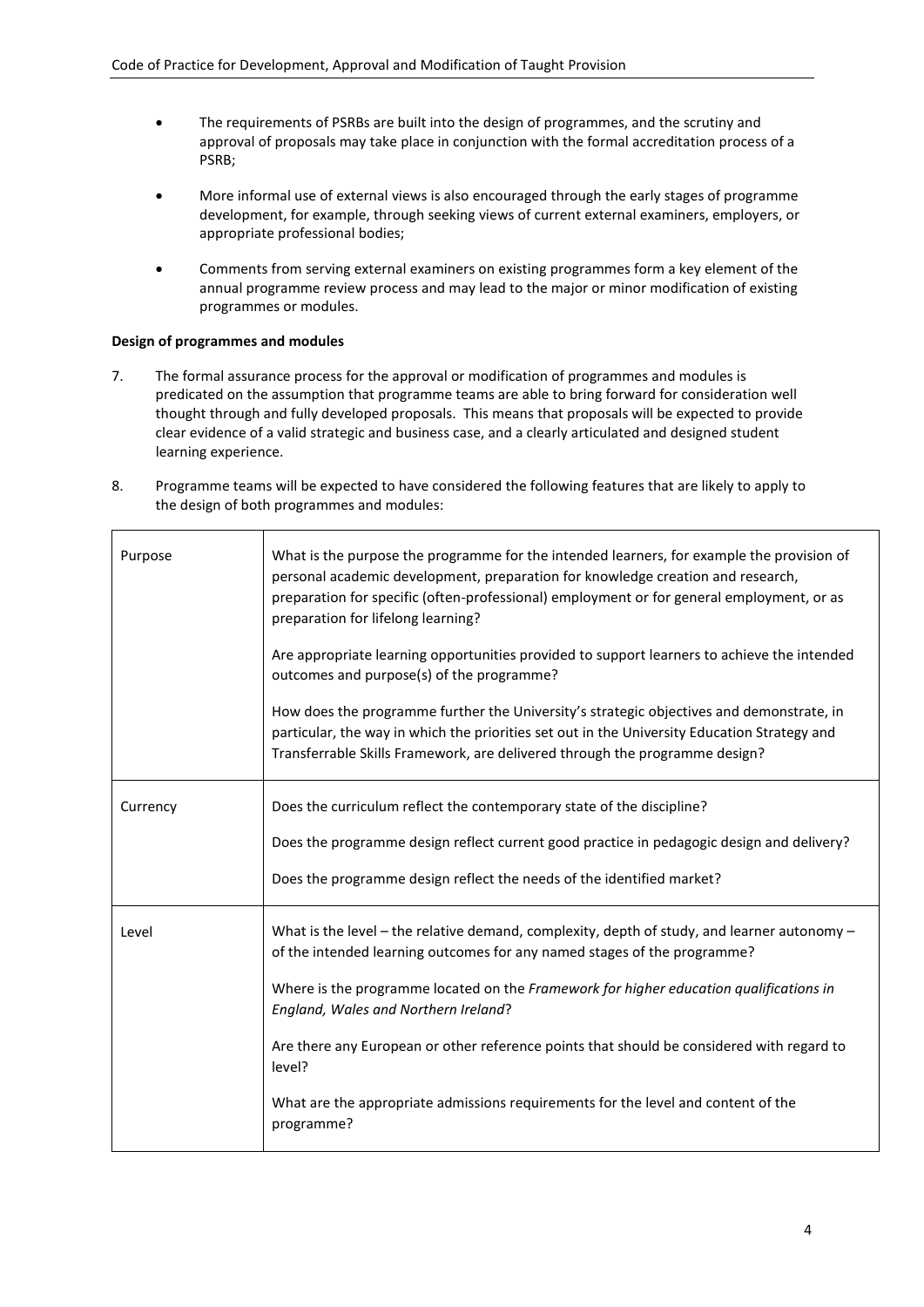| Progression                      | How does the curriculum promote progression so that the demands on the learner in<br>intellectual challenge, skills, knowledge, conceptualisation and learning autonomy increase?                                                                                                                                                                                                                                                                                                                                                                                                                                                                                                                                                                                                                                                                                                                                         |
|----------------------------------|---------------------------------------------------------------------------------------------------------------------------------------------------------------------------------------------------------------------------------------------------------------------------------------------------------------------------------------------------------------------------------------------------------------------------------------------------------------------------------------------------------------------------------------------------------------------------------------------------------------------------------------------------------------------------------------------------------------------------------------------------------------------------------------------------------------------------------------------------------------------------------------------------------------------------|
| Accessibility and<br>Inclusivity | How does the programme design support the range of requirements of the intended learners,<br>for example, those who study at a distance, international students, students with non-<br>traditional educational backgrounds, or those with disabilities or specific learning difficulties?<br>How does the programme and module design support the effective management of student<br>workload and study time?<br>Is the design of the assessment strategy accessible to those with a disability or specific learning<br>difficulty?<br>Does the programme include an appropriate blend on online and face-to-face activities?                                                                                                                                                                                                                                                                                             |
| Structure and<br>coherence       | Are the overall coherence and intellectual integrity of the programme clear from the design?<br>Is there an appropriate balance between core and optional modules, and is the relationship<br>between this and the intended learning outcomes clear?<br>Has the programme been designed in a way that will ensure the students' experiences have a<br>logic and integrity that are clearly linked to the purpose of the programme?<br>Have the academic and practical elements and opportunities for personal development and<br>the academic outcomes been considered?<br>Is there evidence of the programme developing specific skills aligned with the Transferrable<br><b>Skills Framework?</b><br>Have the breadth and depth of the subject material to be included in the programme been<br>determined?<br>Is the design of the assessment clearly aligned with the intended learning outcomes of the<br>programme? |
| Assessment                       | Is there evidence of engagement with the University Assessment Strategy?<br>Is there evidence of engagement with the institutional move towards greater use of digital<br>teaching and learning methods?<br>Does assessment support progression through the programme?<br>Is there an appropriate range of assessments to test all programme-learning outcomes?<br>How has assessment been designed to be accessible and inclusive to account for the full range<br>of learning styles and demographic backgrounds?                                                                                                                                                                                                                                                                                                                                                                                                       |
| Integrity                        | Are the expectations given to students and others about the intended learning outcomes of<br>the programme realistic and deliverable?<br>Has the feasibility of attainment of the outcomes been considered?                                                                                                                                                                                                                                                                                                                                                                                                                                                                                                                                                                                                                                                                                                               |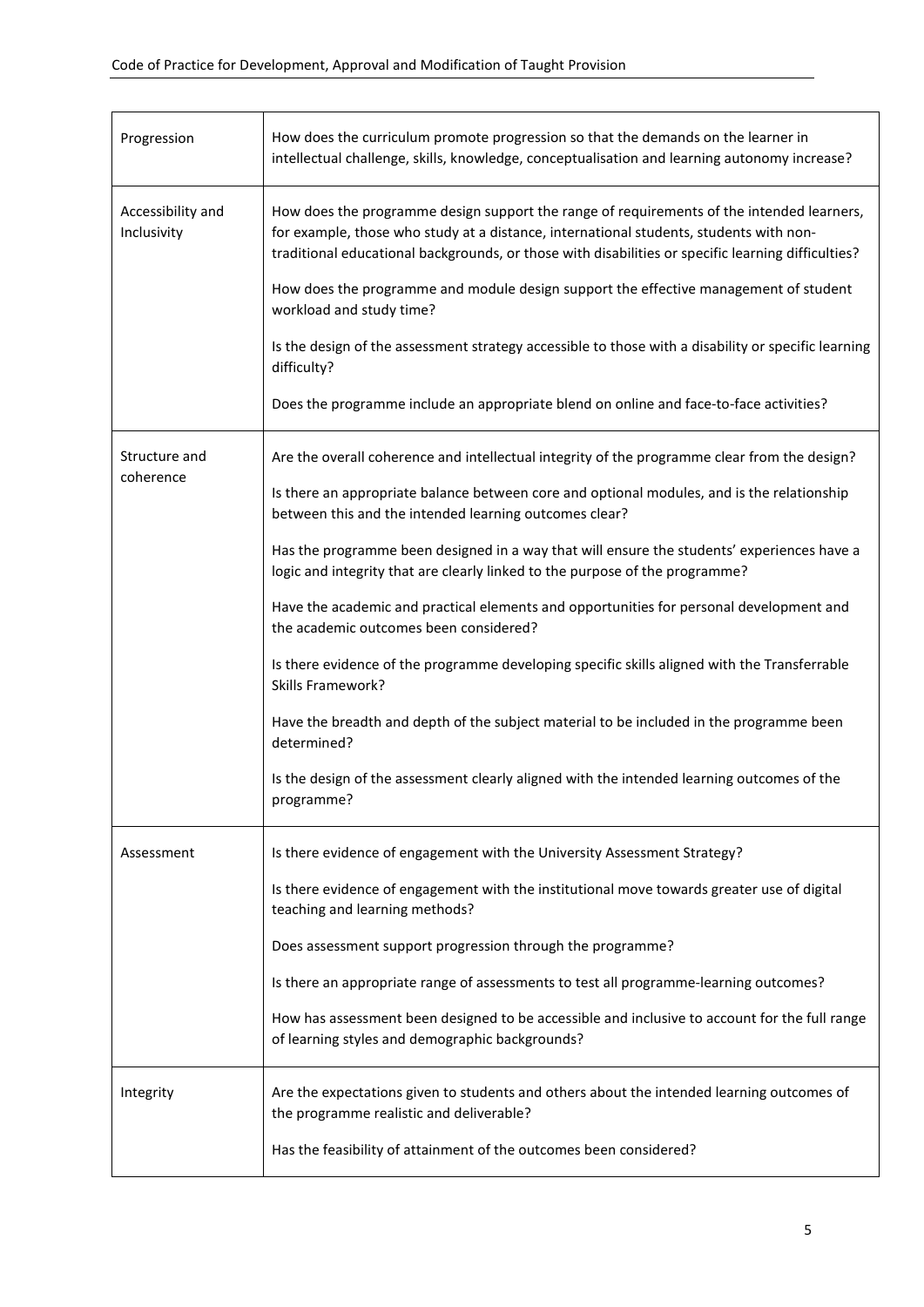|                  | Has appropriate provision been made for the academic, administrative, and personal support<br>of the intended learners?                                                                                                                            |
|------------------|----------------------------------------------------------------------------------------------------------------------------------------------------------------------------------------------------------------------------------------------------|
| Reference points | Have internal points of reference – for example, Senate Regulations and the principles of the<br>Education Excellence programme – been used to inform the design of the programme?                                                                 |
|                  | Have external points of reference – for example, subject benchmark statements, the UK<br>Quality Code for Higher Education, the requirements of PSRBs, employer expectations, funding<br>bodies – been used to inform the design of the programme? |
|                  | Is there evidence of consultation with students in the development of the new proposal?                                                                                                                                                            |
| Sustainability   | Is there evidence of Education for Sustainable Development embedded in the curriculum at<br>either module or programme level?                                                                                                                      |

9. The documentation required for the formal stages of the approval process will enable programme teams to present detailed and comprehensive information about these design features for scrutiny.

# **Approval of new programmes of study**

- 10. The University operates a Stage Gate process for the development and approval of a new programme, which is divided into two phases. The phases that are then subdivided into five Stage Gates are set out in the flow chart in Appendix Bi. The formal approval process is designed to be completed without placing undue burden on programme teams and in a way that allows the University to bring new programmes to the market in an appropriately agile way. The key determinant of the length of the approval process for a particular proposal is the completeness of the proposal such that it fully addresses all the relevant design issues before presentation for scrutiny. Phase one is the developmental part of the process, Stage Gates 1-3, of which are implemented at College level. Phase Two is the approval part of the process, Stage Gates 4-5 of which are implemented at University level.
- 11. The table below identifies the individual roles of senior staff to preside over each Stage of the approval process. There is an expectation that in discharging responsibility, the individual receives the necessary support of the relevant body within the College or University governance structure, as set out in the table below:

| <b>Approval and</b><br><b>Development</b><br><b>Phase</b> | <b>Stage Gate</b> | <b>Approval required</b>            | <b>Stage Gate</b><br>approver | <b>Supporting body</b>                                     |
|-----------------------------------------------------------|-------------------|-------------------------------------|-------------------------------|------------------------------------------------------------|
| Phase One<br>(development)                                | 1                 | Initial opportunity                 | Head of School                | School Leadership<br>Team                                  |
| Phase One<br>(development)                                | 2                 | <b>Business Case</b>                | Head of College               | <b>College Business</b><br>Group                           |
| Phase One<br>(development)                                | 3                 | Academic Case (College<br>Approval) | College Dean of<br>Education  | College Programme<br>and Portfolio<br>Development<br>Group |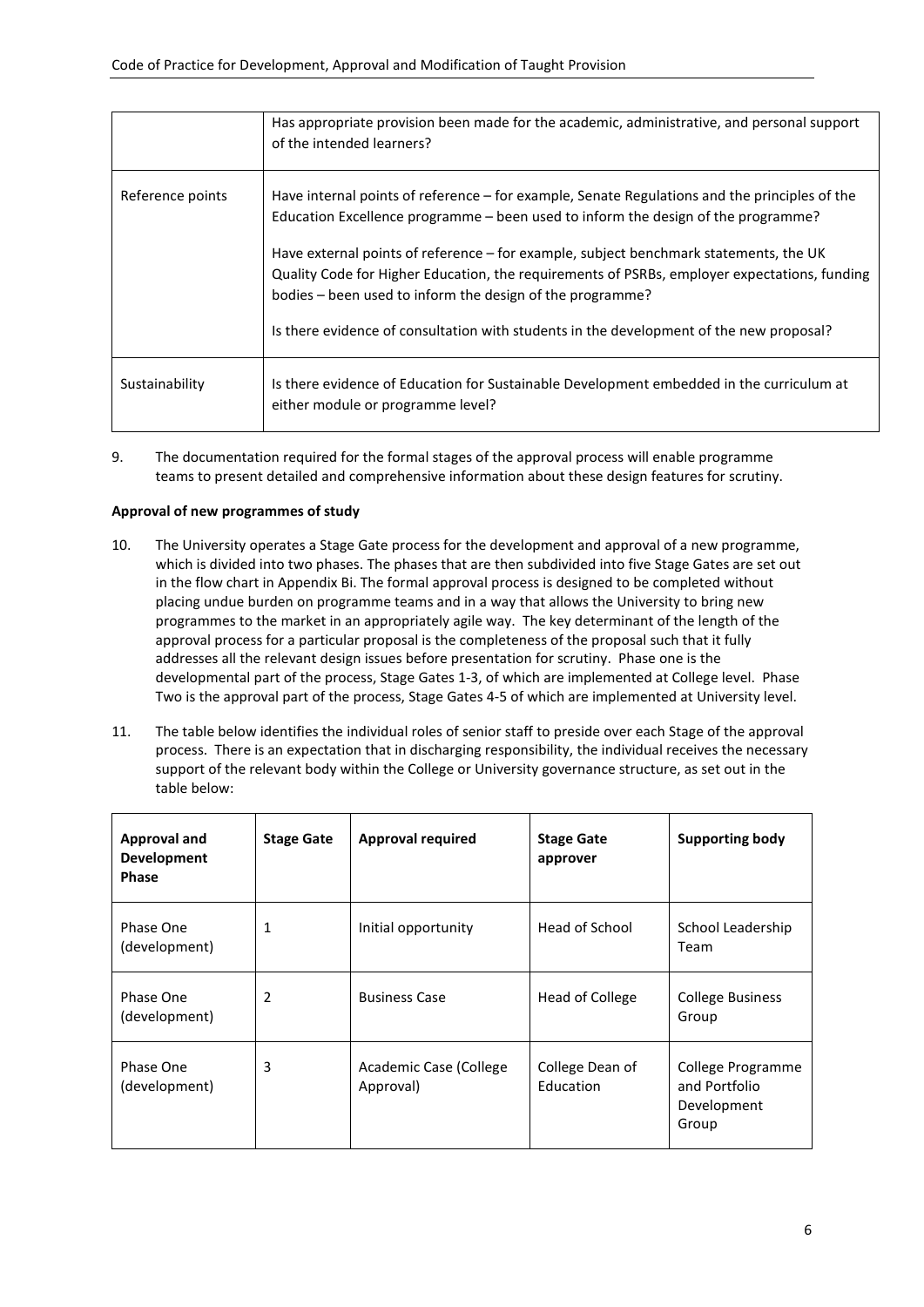| Phase Two<br>(approval) | 4 | Academic Case<br>(University Approval)                           | Chair of<br>Programme<br>Approval Panel            | Programme<br><b>Approval Panel</b>        |
|-------------------------|---|------------------------------------------------------------------|----------------------------------------------------|-------------------------------------------|
| Phase Two<br>(approval) | 5 | <b>Final University</b><br>ratification<br>(Report and Response) | Chair of Quality<br>and Standards Sub<br>Committee | Quality and<br>Standards Sub<br>Committee |

- 12. It is expected that all new programme developments will be identified in the relevant College Plan(s), such that they have been identified at least a full year before the expected delivery date of the new programme. Other than in exceptional circumstances, the latest date that a Programme Approval Panel will be asked to consider a proposal is six months before the new programme is expected to be delivered. This cut-off date is set on the assumption that the Programme Approval Panel will receive fully developed, well-designed final proposals (approved through Stage Gate 3) and that the Panel considers that the Programme Team and programme resources are in place to deliver the programme on the intended start date. The development of credit bearing provision that does not lead to an award of the University is also subject to a two-stage approval process as outlined above. The process of approval for credit but non-award bearing provision shall be proportionate to the scale and risk of the development, including whether it is based on existing provision.
- 13. To ensure that programme teams are fully supported to meet the University's requirements through, the programme development process is supported through the active engagement of a College Programme and Portfolio Development Group (PPDG). The Group's membership will include academic representation through selected Directors of Learning and Teaching from within the College, staff from the Education Services and other key stakeholders, (the Terms of Reference and Membership for PPDGS are set out in appendix A). This process will ensure that the Programme Team has necessary access to expertise from key professional service providers from within the University.
- 14. It is a condition of acceptance of proposals for formal scrutiny that programme teams have fully engaged with the support available to ensure that programme design meets the University's requirements. The Secretary to the relevant approval body, in consultation with its Chair, is empowered to decline a submission to a Panel where it is considered to require further work although it is not anticipated that this mechanism will need to be used frequently.
- 15. The development, approval or modification of programmes will be informed by the University's obligations under consumer rights legislation and Conditions of Registration with the Office for Students. The University's Policy on Consumer Rights with respect to taught programmes sets out the principles of how the development, approval and modification processes take account of these requirements and how applicants and current students are either consulted or informed about programme changes as may be required.

# Phase One: Approval in Principle

- 16. Phase One of the approval process is designed to provide approval of the Business Case proposal and is the responsibility of the proposing College.
- 17. Final College level approval will be by the Head of College, with the support of the College Business Group (or equivalent). There are some circumstances under which the potential wider implications of new programme developments on the University portfolio or quality assurance processes would require approval from outside of the College. Such circumstances are where:
	- A programme represents a completely new award type for the University, which will require consideration and approval by the University Education Committee;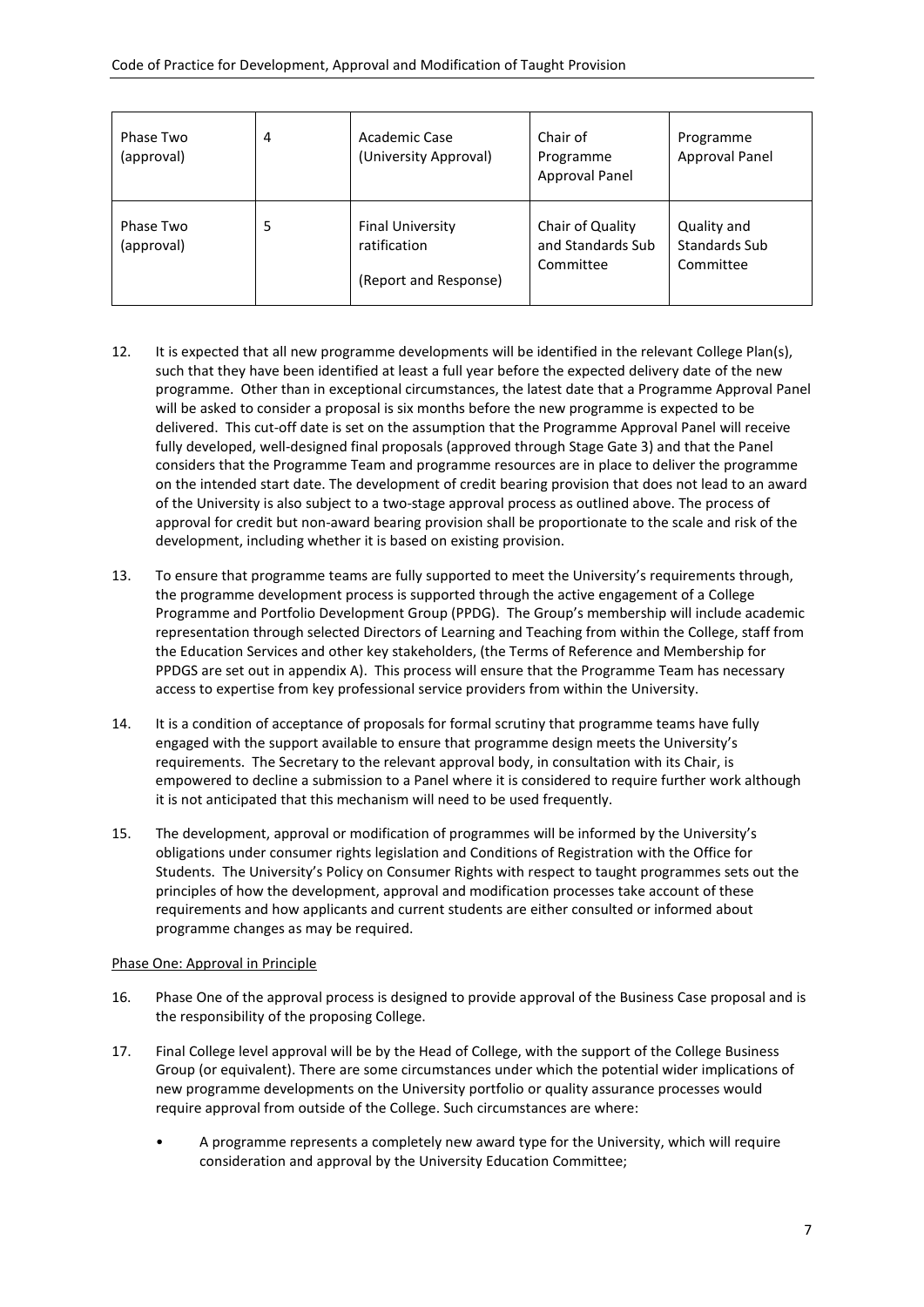- A programme, or suite of programmes, in a completely new subject area, which will require approval by the Executive Board.
- 18. The programme development processes for new collaborative partnerships and associated programmes are covered by the Code of Practice on Managing Higher Education Provision with Others (MHEPWO). While the process for the approval of the academic programme sits within this code, it should be read in conjunction with the Code of Practice on MHEPWO) which contains additional requirements such as appropriate risk assessment and due diligence
- 19. The purpose of Phase One of the formal approval process is to ensure that proposals meet the strategic and business requirements of the College as well as the University from both an educational and a commercial perspective. Detailed information about these issues, together with sufficient details of the proposed academic design to support scrutiny of the business case are required.
- 20. The key considerations for Phase One are:
	- Appropriate fit with the University's mission, strategic objectives, with the University Education Strategy and Transferrable Skills Framework; and with the relevant College strategies;
	- Clear evidence of sustainable market demand for the proposal;
	- Detailed financial data to demonstrate the financial sustainability of the proposal;
	- Evidence that the resources necessary and available to support the provision, both within the school and across the University as a whole, for example, Library, IT and timetabling requirements have been identified and are available;
	- The appropriateness of key features of academic programme design, in sufficient detail to ensure that the academic scope of the proposal is clear and that the Programme Team has undertaken sufficient development to ensure that all strategic or business issues have been identified.
- 21. Phase One also provides an opportunity to identify any complex or non-standard issues for example, the involvement of a collaborative partner, or novel or complex regulatory issues – and to ensure that these are referred for detailed consideration as appropriate.
- 22. The process for proposals, which include working with a partner, is set out in the Code of Practice on Managing Higher Education Provision with Others.
- 23. The following documentation and approval is required for a proposal to be considered through Phase One, Stage Gates 1-3:
	- Stage Gate 1: Consideration of the initial opportunity by the Head of School with the support of the School's Leadership Team.
	- Stage Gate 2: Consideration of the Business Case (sections A and B of the PDA Form and the Income and Expenditure projection), by the Head of College, with the support of the College Business Group or its equivalent.
	- Stage Gate 3: Consideration of the Academic Case (College approval including section C of the PDA Form, Programme specification(s), module specifications). For DL provision, this should also include a copy of the delivery schedule for the programme. Consideration is by the College Dean of Education with the support of the PPDG. Development of the academic case can be completed in parallel to the approval of the Business Case.
	- Reference programme design checklist for PPDG.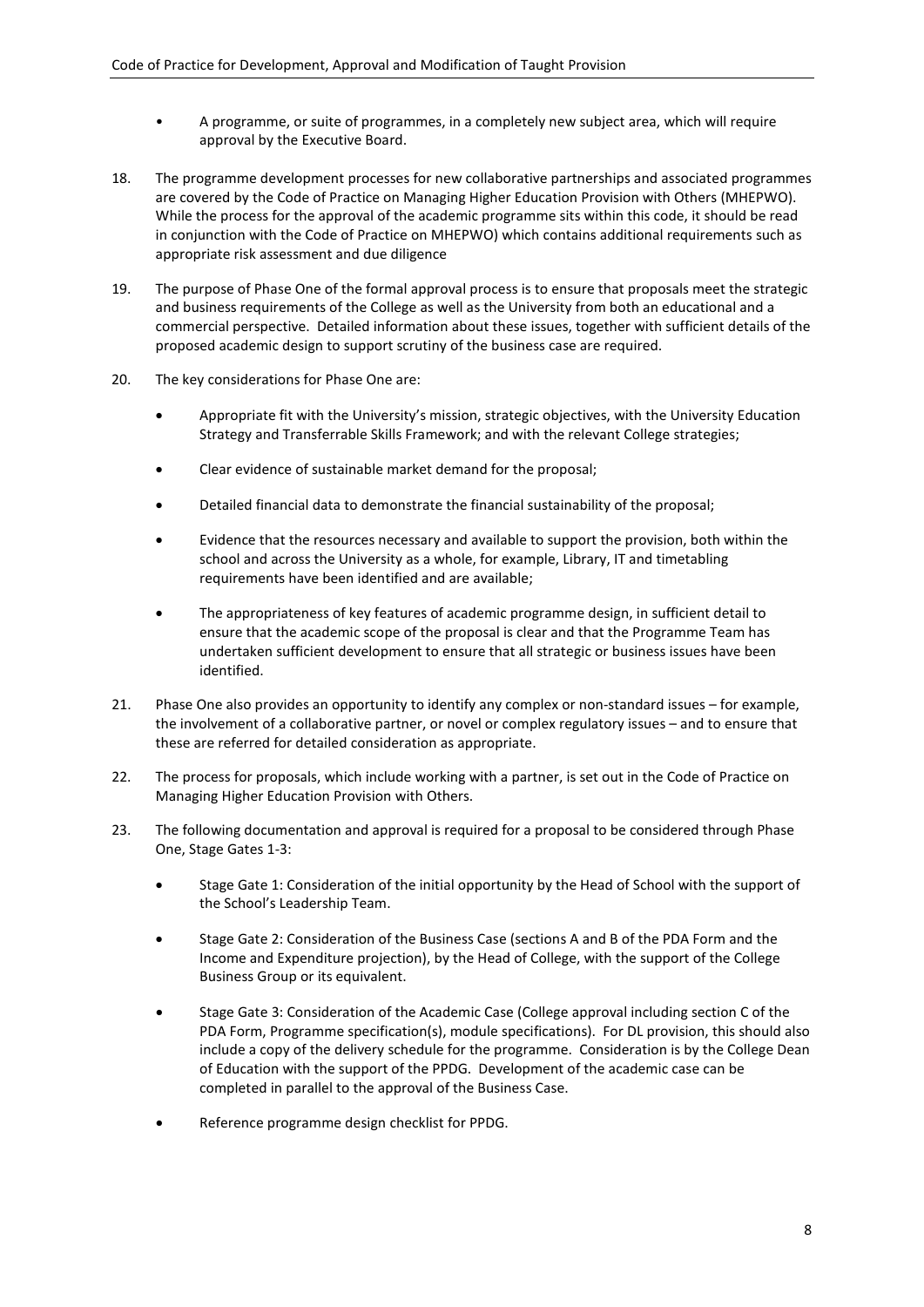A proposal will not be allowed to proceed from Phase One to Two until written approval has been provided from each Stage Gate of approval. The approving College will be responsible for submitting written approvals to the Education Quality, Enhancement & Development of Education Services

Alongside the documentation submission for the proposal.

- 24. In all cases, the relevant Head(s) of School must signify approval of proposals before they are submitted for Stage Gate 2 consideration. Head(s) of College must signify the College's approval of Stage Gate 2 to the School and Quality Office along with a signed copy of the Business Case.
- 25. The outcome of Phase One of the process will be one of the following:
	- The proposal is granted 'Approval in Principle' and may move to Phase Two of the formal process;
	- The proposal is referred back to the Programme Team for further development;
	- The proposal is referred for further consideration by another body;
	- The proposal is rejected.
- 26. Where a proposal is granted Approval in Principle, the approving body may identify further issues for the Programme Team to address and request that these be given detailed consideration during Phase Two of the process.
- 27. Communication of the status and progress of individual proposals shall take place between the School, College Business Group and PPDG and Education Services. Once Stage Gate 2 of Phase One is complete (i.e. College approval of the Business Case has been achieved), the relevant College will provide formal confirmation to the Education Quality, Enhancement and Development (QED) Team within Education Services along with a copy of the final approved Business Case. The QED Team will then be responsible for confirming Business Case approval to colleagues across the University so that advertising can commence with all materials marked \*subject to approval\*. This part of the process will NOT be completed until the required written confirmation has been received. Programme teams should note that programmes being advertised as \*subject to approval\* may only be opened to applicants when the programme receives FINAL approval from QSSC, which will also be communicated by the QED Team in a Final sign off memo. Programme teams should carefully plan their intended 'open to applicants' date, to ensure the programme is ready to launch at an appropriate time.

# Phase Two: Approval in Full

- 28. Phase Two of the formal approval process is designed to provide 'Approval in Full' for proposals and is the responsibility of the Quality and Standards Sub-Committee (QSSC). Scrutiny of a final proposal and response at Stage Gate 4 is delegated to a Programme Approval Panel or to the relevant College Education Committee, for short courses for the award of credit only.
- 29. The composition of a Programme Approval Panel will be:
	- A Chair from outside the proposing College, drawn from a pool of senior academic staff approved by QSSC;
	- At least one external adviser, although current or recent external examiners will not be invited to serve as external advisors during the formal elements of the programme approval process;
	- An academic member from a cognate discipline, drawn from a pool approved by QSSC;
	- A further academic member with particular expertise relevant to the features of a specific proposal, for example where the proposal is collaborative;
	- A student sabbatical officer.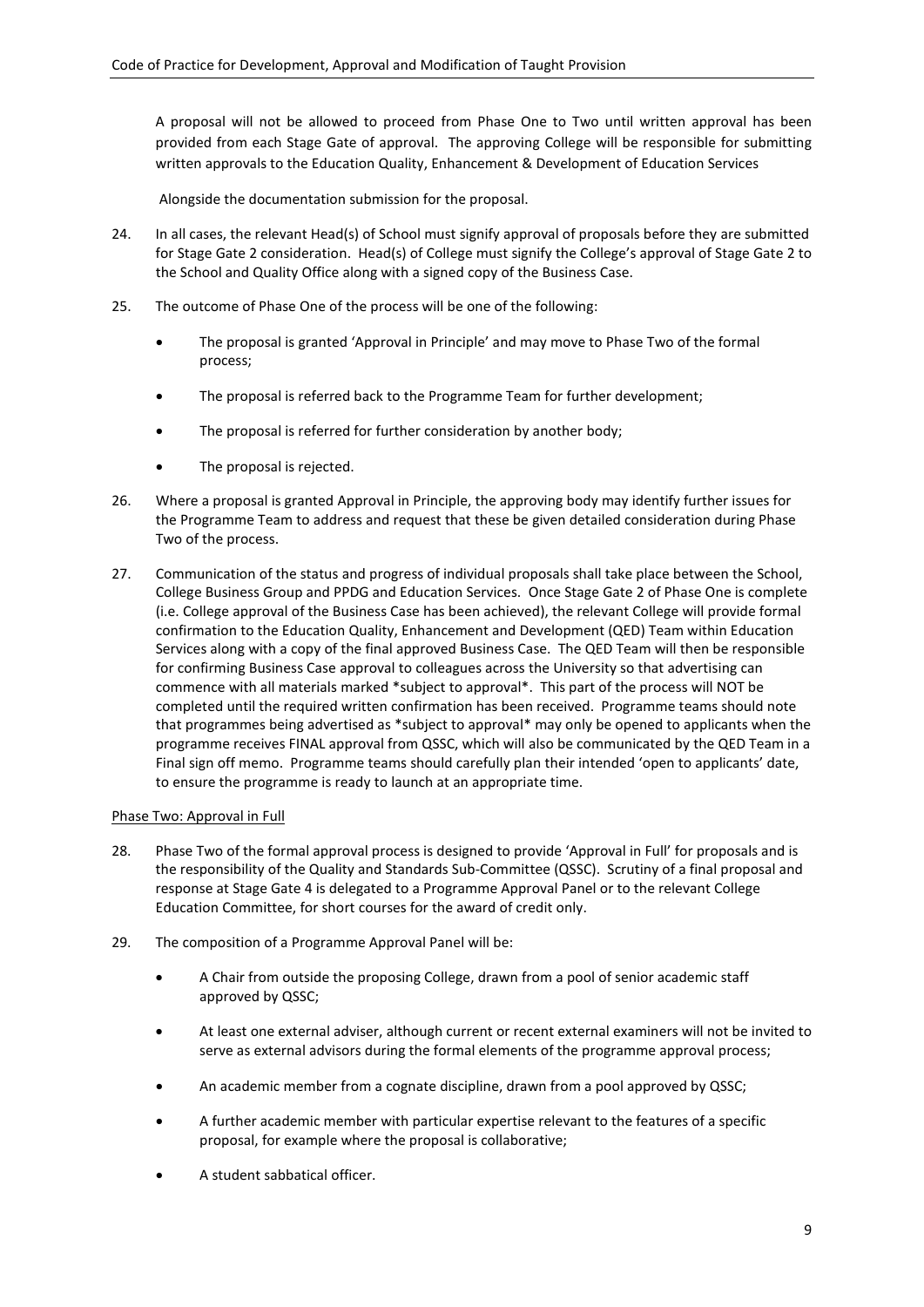- A member of staff of the QED Team will act as Secretary to the Panel.
- 30. The criteria for selection and the roles of Panel members are set out in Appendix D.
- 31. The pool of University staff serving as Panel members will be briefed on their roles on an annual basis. External Advisors and student members of Panels will be briefed before the relevant Programme Approval Panel meeting.

# Documentation for a Programme Approval Panel

- 32. The following documentation is required for consideration by the Programme Approval Panel:
	- The documentation considered at stage one of the approval process, together with written confirmation from the body which granted Approval in Principle
	- The full Programme Development and Approval Form (Appendix C)
	- A Programme Specification for each programme under scrutiny
	- A Module Specification for each module contributing to the programme(s) under scrutiny
	- A copy of the relevant PPDG minutes;
	- Such other specific documentation as recommended by PPDG in support of the programme proposal;
	- Programme design checklist;
	- Comments from the External Advisor(s) (by correspondence where the external is not present);
	- For proposals relating to distance learning provision, a calendar of study, appropriate examples of learning materials sufficient to allow the Panel to make a judgement about the capability and capacity of the Programme Team to provide a high quality learning experience to students, and a schedule for the timely production of material for all other modules;
	- Confirmation that a due diligence process has been completed and, where appropriate, a draft operational manual for the partnership, and sign off of contract by Head of Academic Partnerships.
- 33. Where a proposal for a new programme includes existing modules, these should be reviewed by the Programme Team to ensure that they are both suitable and current. The Programme Approval Panel will ensure that existing modules have been appropriately updated and meet the University's requirements, as they currently exist. A programme team will be expected to have addressed any issues of module design arising from modules that are shared across multiple programmes and have consulted appropriately. This means that changes may be required to previously approved modules.
- 34. Panel members will also be provided with appropriate reference material, which may include:
	- This Code of Practice;
	- The University's Education Strategy and Education Planning Principles
	- Transferrable Skills Framework
	- University Degree Classification Descriptors (for level 6 qualifications)
	- The relevant Senate Regulations;
	- The Framework for Higher Education Qualifications;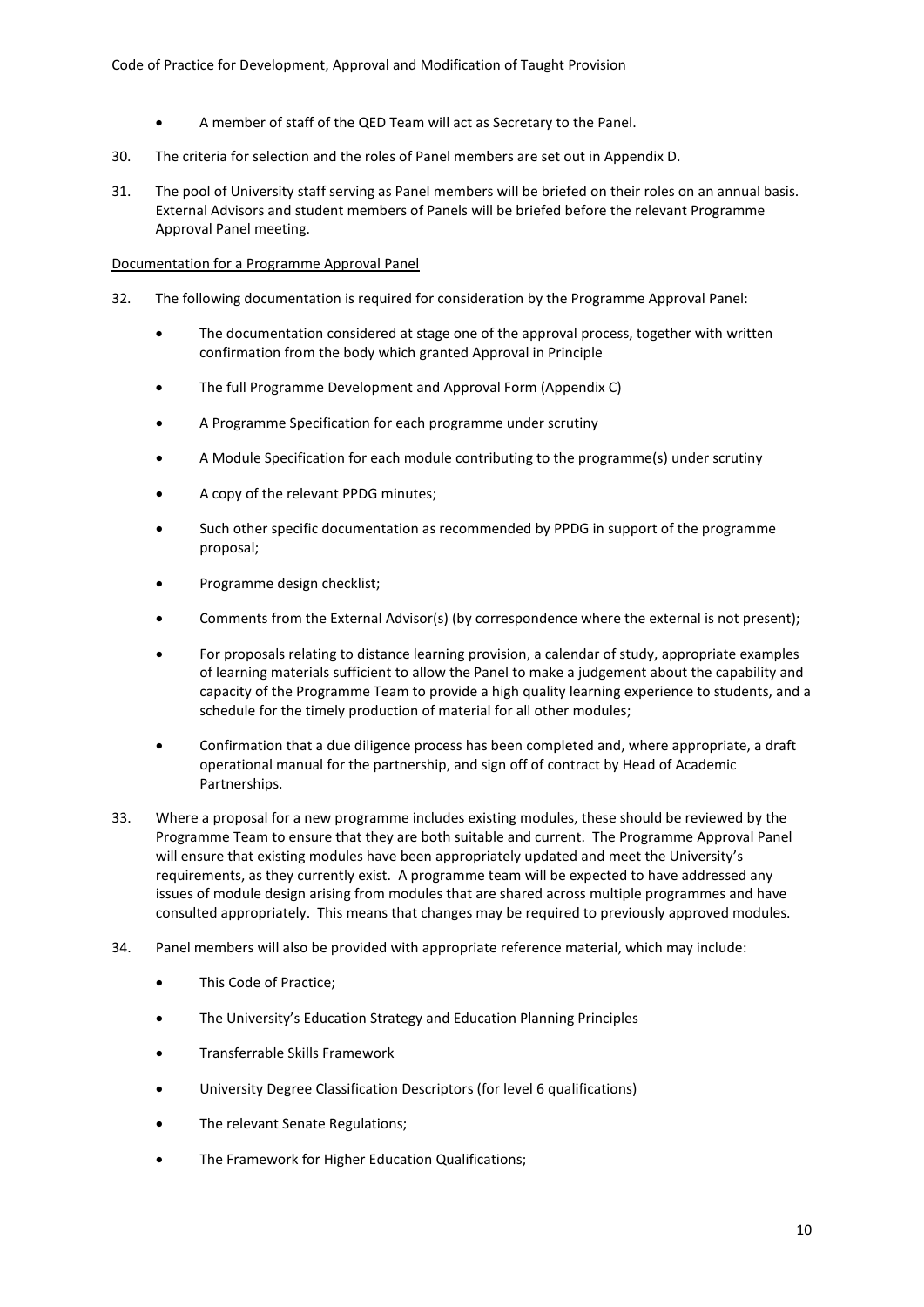- The relevant subject benchmark statements;
- Details of any relevant PSRB requirements; a bespoke agenda may be prepared for joint PSRB and University approval events to meet the requirements of internal as well as external reference points. This will be prepared by the Secretary and Chair though consultation with the Programme Team;
- The Code of Practice on the University's Procedures for Managing Higher Education Provision for others (for collaborative arrangements);
- 35. The Panel will be provided with a briefing note prepared by the Panel Secretary ahead of the Panel meeting that will be considered alongside the standard agenda, which is provided in Appendix E.

#### The remit of a Programme Approval Panel

- 36. The role of a Programme Approval Panel is to test the final proposal against the design features set out in paragraph 8 above. A fully worked-up programme design, with a full set of programme documents, is required.
- 37. The key considerations for a Programme Approval Panel are:
	- Appropriate fit with the University's strategies, in particular the Education Strategy and the Assessment Strategy;
	- For UG programmes, alignment with the University Degree Classification Descriptors
	- Clear evidence of the way in which threshold academic standards have been set and will be maintained;
	- Clear evidence of the design of student learning opportunities such that a coherent academic experience is provided to the intended learners;
	- The accessibility and inclusivity of the curriculum and assessment and learning experience of all learners ;
	- The appropriateness of proposed arrangements for initiatives with a collaborative partner;
	- That the programme design, as expressed in the programme and module documentation, is comprehensive and complete.
	- That there is evidence of alignment with the design features set out in point 8 above and the key priorities identified in the Programme Development and Approval Form;
	- That there is evidence of curriculum development to meet the aims and priorities of the Transferrable Skills Framework;
	- That there is evidence of enhancing curriculum delivery through greater use of digital teaching and learning methods.
- 38. The Programme Team, together with the relevant Head(s) of School, will be invited to present the proposal to the Programme Approval Panel and to provide any clarification necessary on the proposal. The meeting of the Programme Approval Panel should not be seen as a substitute for a full written articulation of the proposals; rather it is to seek clarification on specific elements of the proposal and to provide an opportunity for a constructive enhancement discussion.
- 39. A Programme Approval Panel will make one of the following recommendations:
	- A proposal is granted Approved in Full, with or without conditions or recommendations;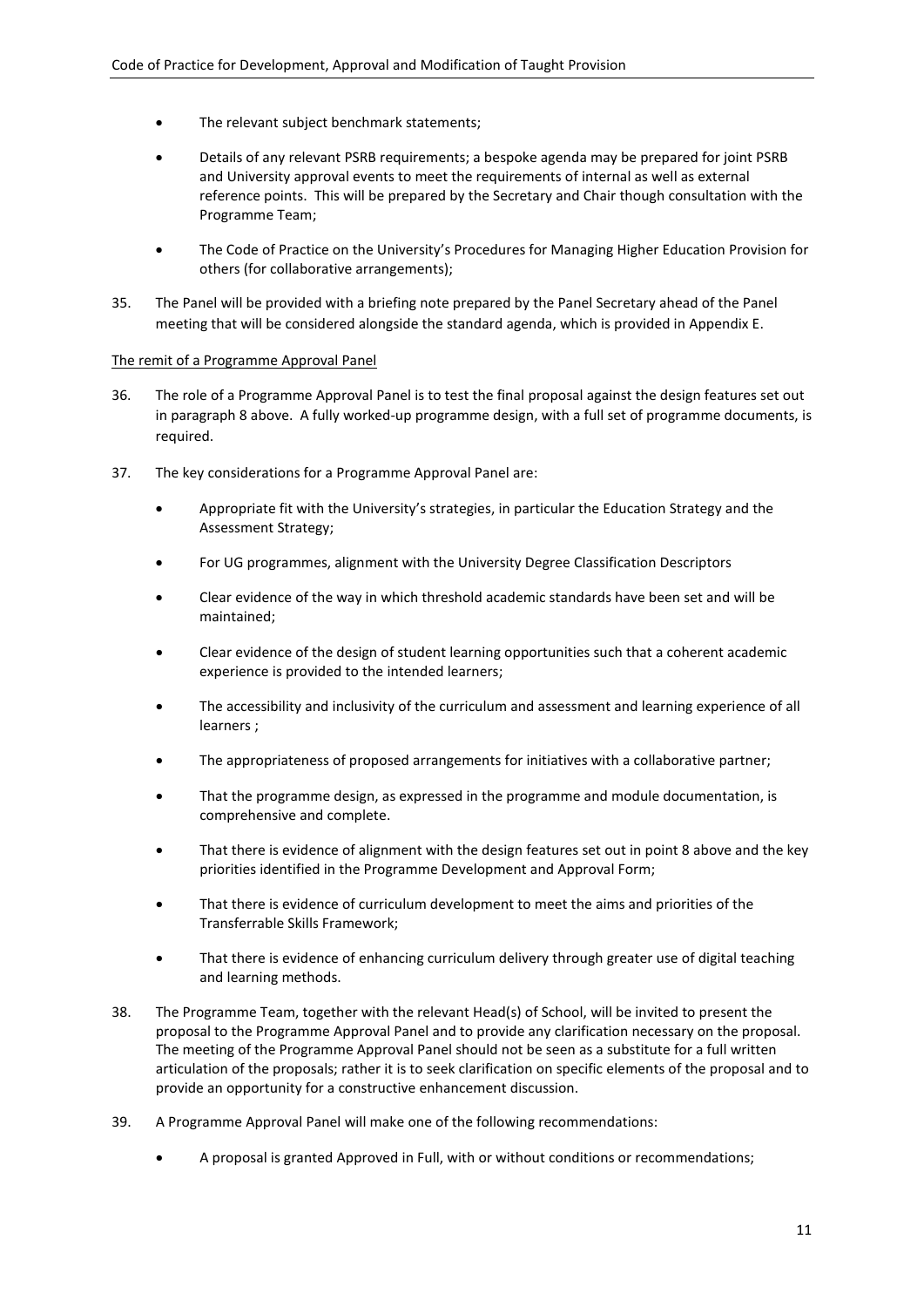- A proposal is granted Approved in Full, with or without recommendations, but only after specified conditions have been met;
- A proposal is not approved but may be referred for further development.
- 40. A 'condition' is a requirement that must be met before Approval in Full can be granted. A 'recommendation' is a suggestion for the enhancement of the programme that the Programme Team is required to address through the next annual developmental review cycle. Technical corrections are amendments to the documentation such as factual inaccuracies, typographical errors and incorrect references, which require correction within a specific timeframe (prior to delivery) but are not serious enough to prevent approval of the programme.
- 41. Where conditions are attached to approval of the proposal, the Programme Approval Panel will set a date for the Programme Team to address these satisfactorily. A Programme Approval Panel will not set a large number of substantial conditions that relate to shortfalls in the design or delivery of the programme. In such cases, the Panel will recommend that the programme is not approved but is referred back to the School for further development.
- 42. For proposals relating to distance learning provision, the Programme Approval Panel will also approve a schedule for the timely production of material for all modules and the module materials for the first module of delivery.
- 43. For proposals involving a collaborative partner, the Programme Approval Panel will also approve the operational elements of the partnership relating to education delivery, quality and standards including, where relevant, any contractual schedules that address these themes'
- 44. The Panel Secretary will provide to the Programme Team an outline note of the decision of the Programme Approval Panel, to include any conditions and recommendations, within one working day of the Panel meeting. A full report, following the template provided in Appendix F, will be issued once the Panel has approved it, normally within 2 weeks of the Panel meeting.
- 45. The Programme Team will provide by the specified deadline a written response using the standard response template provided in Appendix G, to any conditions, together with appropriate evidence including redrafted programme and/or module documentation to the Panel Secretary. Unless specified otherwise by the Panel, the Chair of the Panel, in consultation with the Secretary, will determine whether there is sufficient evidence to conclude that the conditions have been met. The Panel will agree the process and agreed timeline for responding to PSRB outcomes resulting from a joint approval and accreditation panel during the approval meeting.
- 46. Stage Gate 4; is the mechanism by which the Chair of the Programme Approval Panel is able to formally recommend approval of the proposal, on behalf of the programme approval panel and after conditions have been met where relevant, to the Quality and Standards Sub Committee for consideration.
- 47. Stage Gate 5 is approval in Full on behalf of Senate by QSSC. The Chair of QSSC will provide final ratification of the proposal with the support of the Committee as necessary.
- 48. Senate will receive a report of approvals. Once the proposal has been granted Approval in Full offers of admission may be made to applicants.
- 49. The University Education Committee and Senate will receive an annual report from the Quality and Standards Sub-Committee on the operation of the programme development and approval process.
- 50. Communication of the status and progress of individual proposals shall be undertaken by the Secretary to the Programme Approval Panel to ensure that where Approval in Full has been granted, the steps required to make offers to prospective students and to facilitate the operational delivery of the programme can be completed.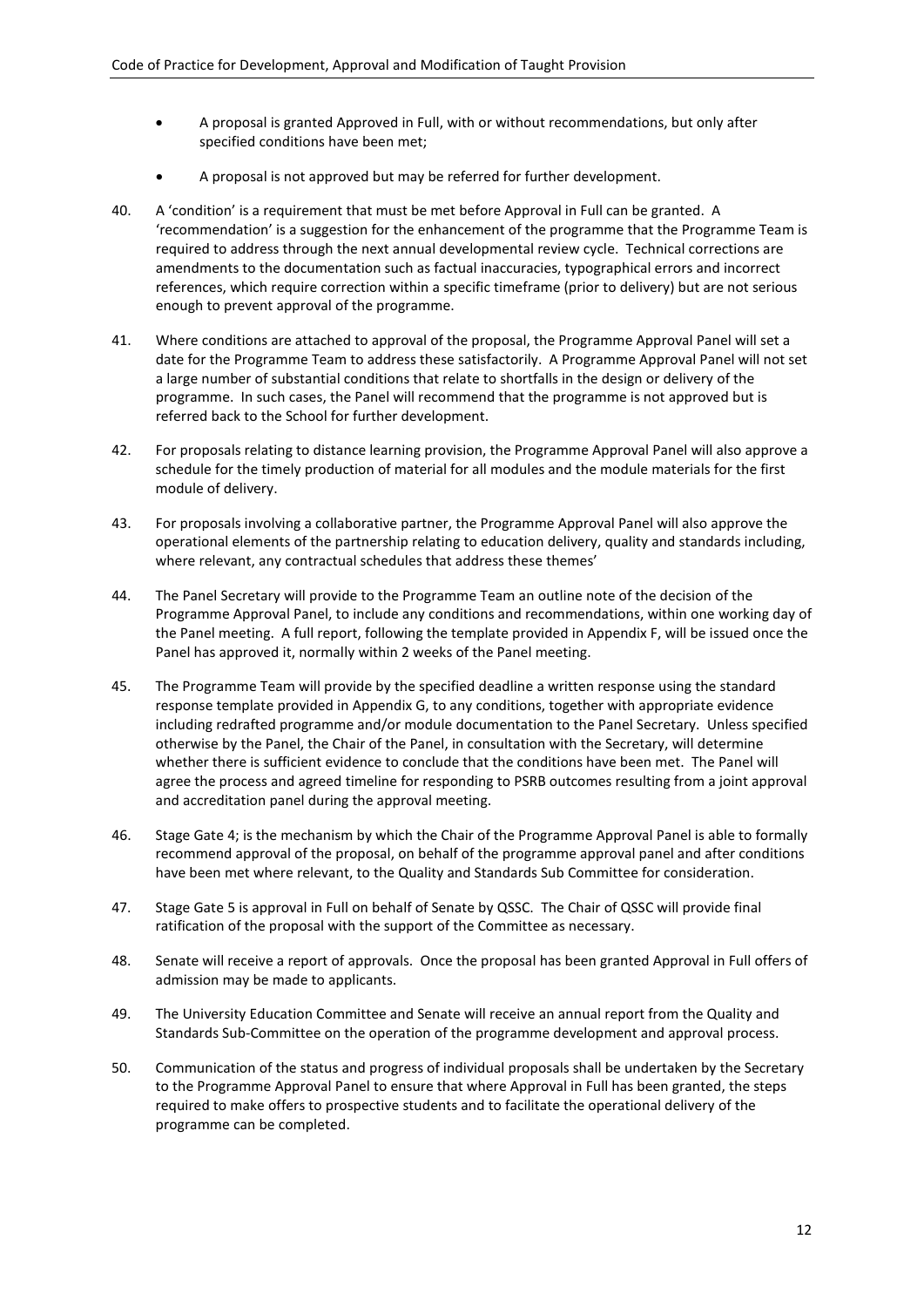### **Stage two approval of stand-alone credit bearing modules**

51. Following Phase One approval, proposals for the creation of individual stand-alone credit bearing modules for CPD or other purposes may be considered and approved by College Education Committees, which will receive a proposal form and relevant module specification forms. Additional comments may be sought from external examiners if required. A record of approved modules will be sent to the Admissions Office and Student Records.

#### **Modification of existing programmes and modules**

- 52. New guidance sets out the University's requirements for the annual review of existing programmes and their constituent parts through the process of Annual Programme Review. Where a programme team determines that modifications to existing programmes or modules are necessary following the APR process, or where changes become necessary for other reasons, proposals will be considered as set out in the following sections.
- 53. Modifications to existing programmes or modules are categorised as either 'major modifications' or 'minor modifications'. The paragraphs below provide more information about each of these, with the table in Appendix H exemplifying the type and extent of proposed modifications that would fall into each category.
- 54. In order to ensure that the University meets its obligations with regard to Consumer Rights Legislation, programme teams are required to undertake communications and consultations with current and prospective students where necessary in the event that changes relate to their current or intended programme of study. For further guidance, please refer to the Quality Office.

#### **Approval of major modifications to existing programmes**

- 55. A major modification is one, which involves substantial change to an existing programme of study in one or more respects. Such changes will have been identified in College Plans in most cases. Major modifications cannot be made to programmes on which students are registered without prior consultation. Schools should be aware that there is a significant lead-in time before a modification can be implemented. Examples of major modifications include:
	- The award to which a programme leads;
	- The overall programme aims and/or intended learning outcomes;
	- The approved length and/or mode(s) of study of the programme;
	- Changes that would require an approved derogation from the Senate Regulations;
	- A change to, or addition or deletion of, module(s) where the effect of this would lead to an alteration in the overall aims and/or intended learning outcomes of the programme;
	- A significant change to the resources required to deliver the programme.
- 56. The precise arrangements necessary to consider and approve a proposal for a major modification to an existing programme will be proportionate to the risk inherent in the nature of the particular proposal. The process for approving a major modification to an existing programme of study is based on that used to approve proposals for new programmes of study; this is set out in paragraphs 10-30 above and in Appendix H but there are some circumstances under which a fast tracked approval process may be possible. The QED team will advise upon the appropriate approval route for major modifications on a case-by-case basis and in consultation with the relevant Dean of Education. Following Phase One approval, proposals for some major modifications to existing programmes may be considered and approved by College Programme Portfolio and Development Groups through delegated authority of the College Education Committees. PPDGs will receive a proposal form and programme documentation. Comments from external examiners by correspondence will be required as part of the academic submission under consideration.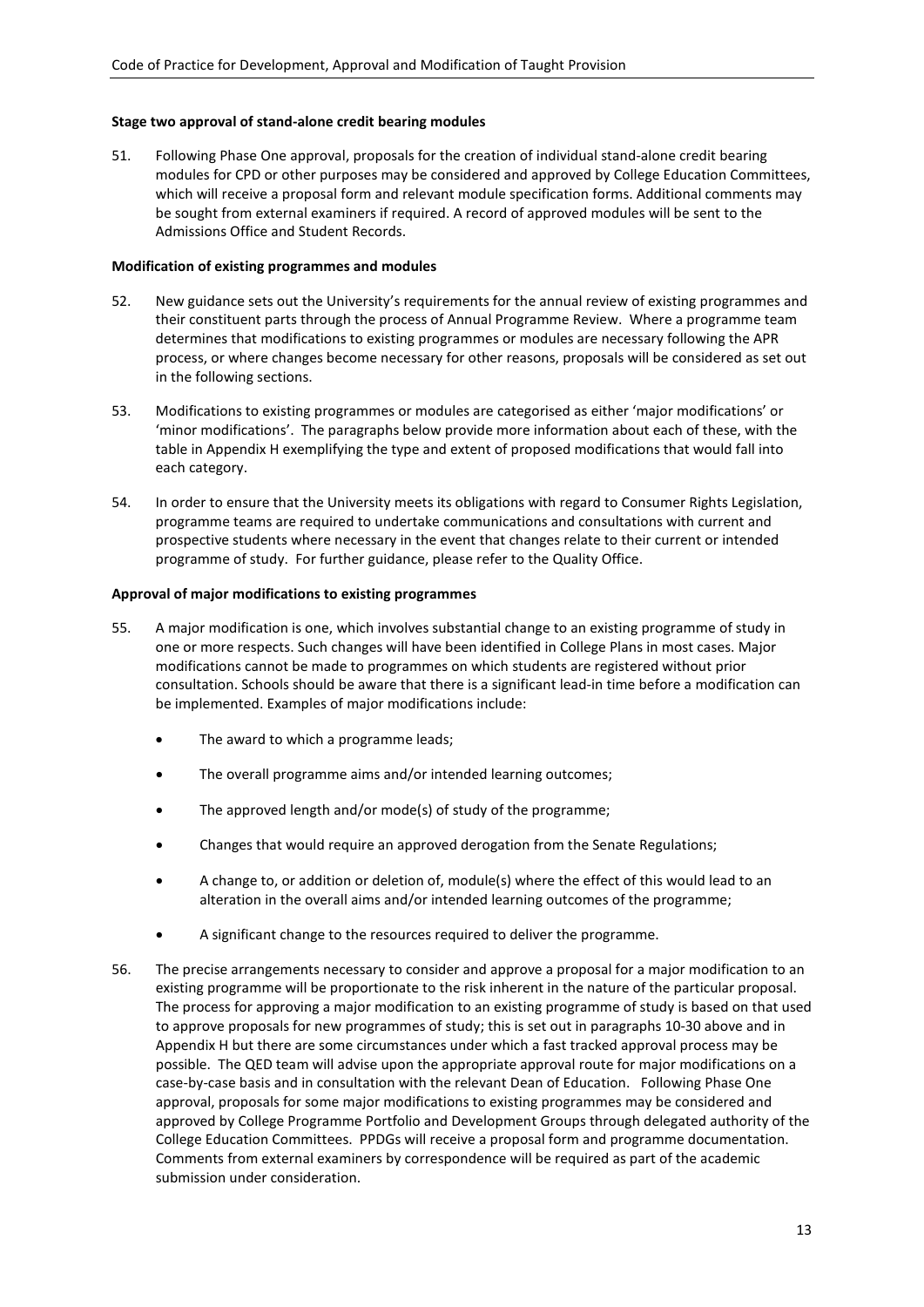Where a proposal for major modification requires consideration by a Programme Approval Panel this may be undertaken by correspondence, and comments from external advisors sought by correspondence.

As part of any proposal for major modification, the Programme Specification for each programme must be specific to and available by cohort year of entry to comply with version control requirements. Schools must ensure that new modifications to the curriculum are reflected in the programme documentation specific to each of the affected cohorts.

In line with the requirements of the Policy on Consumer Rights with respect to taught programmes, schools must be able to provide evidence to demonstrate that consultation has taken place with all the affected cohorts.

# **Change of Programme Title, addition of a specialism or Year in Industry**

- 57. Proposals to change the title of an existing programme, for the addition of a named specialism to an existing suite within a programme, or the addition of a Year in Industry (where the standard CDS model for placement preparation and management is being used), Year Abroad, may be considered and approved by College Education Committees. Where a local model will be employed for the preparation and management of placements, then consideration of the proposal by a programme approval panel will be required along with written approval from the Future Students Office.
- 58. College Education Committees will consider a programme proposal form and a revised programme specification for a change in title. For the addition of a specialism relevant module specifications will also be considered. A report will also be requested from the external examiner for the programme. College Education may request such other information as may be necessary for full consideration of the proposal. A record of approved amendments will be forwarded to the Admissions Office and Student Records.
- 59. In cases where a school wishes to develop named specialisms for a programme where specialisms have not previously existed this will be considered a major modification and the process outlined in paragraphs 54-56 will apply.
- 60. Where a proposal is made to offer an existing MSc programme on an intercalated basis, it can be considered and approved by QSSC on submission of the form provided in Appendix J.

# **Approval of minor modifications to existing programmes and modules**

- 61. There will be a published annual window for minor amendments to programmes and modules for delivery in the following years, via the process of Curriculum Planning.
- 62. A minor modification to an existing programme of study is one which does not affect the overall aims or intended learning outcomes, but may involve changes to one or more of the following aspects:
	- A change to, or addition or deletion of, module(s) where the effect of this would not lead to an alteration in the overall aims and/or intended learning outcomes of the programme;
- 63. Minor modifications may also be made to existing modules:
	- module title;
	- Learning and teaching strategy, including a change to the balance of student workload;
	- Assessment methods and weightings;
	- Syllabus and curriculum updating.
- 64. Where a minor modification to an individual module is proposed, it is necessary to ensure that any impact on existing programme(s) is taken into account and fully addressed.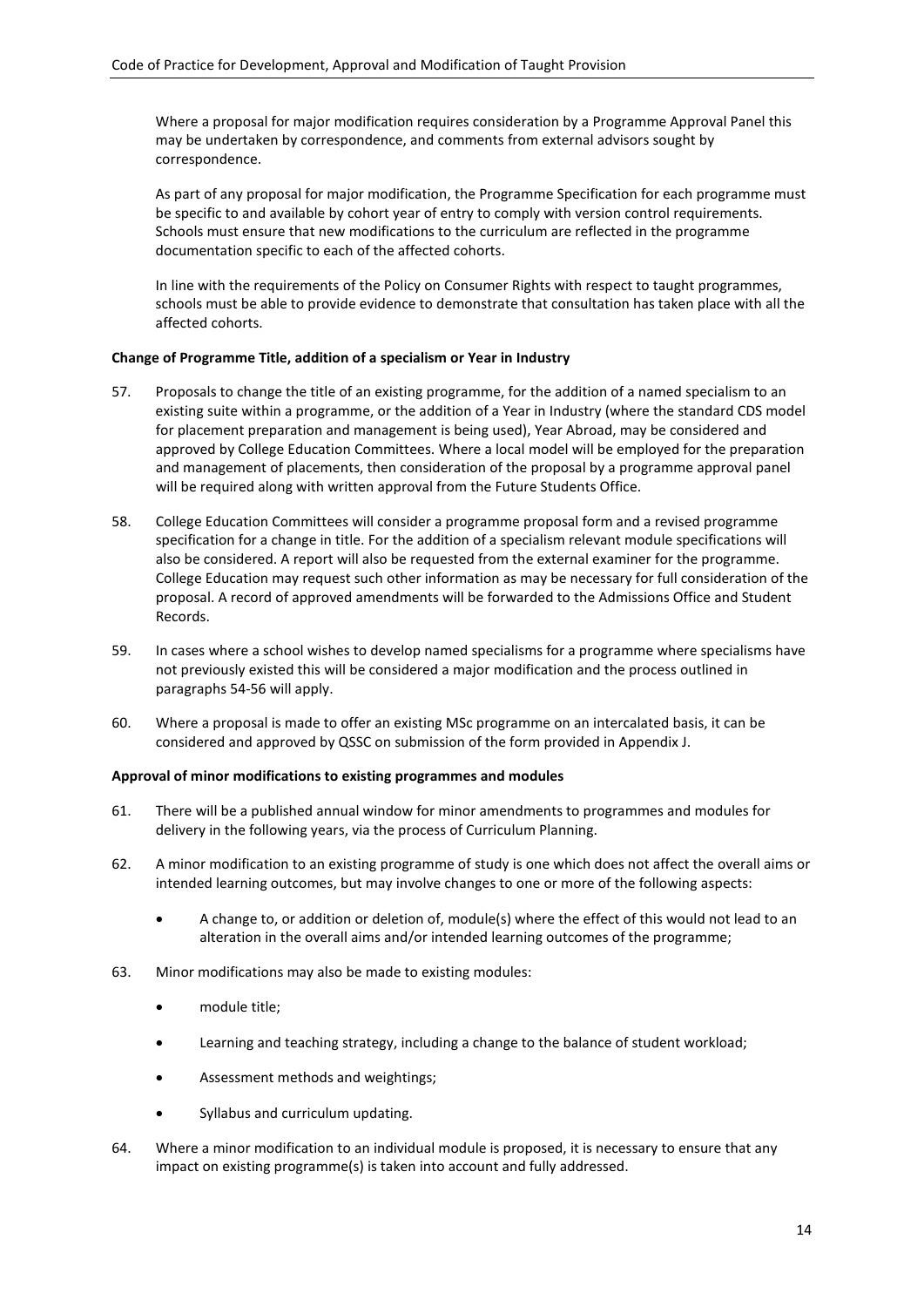- 65. The process for minor modifications does not include the annual updating of operational information conducted by Student Records. This administrative process does not require approval through the modification process, unless a particular change meets the definition of a minor modification.
- 66. Requests for minor modifications to existing programmes or modules will be considered according to the criteria set out in Appendix H.
- 67. The following documentation is required for consideration of minor modifications:
	- A completed entry on the relevant curriculum planning tool which sets out a summary and rationale for change as well as the impact of the change on the programmes in question
	- Updated module specification(s)
	- Updated programme specification(s)
	- Evidence of student consultation, where appropriate;
	- Evidence of consultation with appropriate staff and school approval;
- 68. Consultation with relevant staff will be required where the minor modification affects more than one programme. Such consultation may also need to extend across school and College boundaries, or to collaborative partners, where a module is widely shared. Evidence of consultations with other programmes affected by the change(s) will be required.
- 69. The College Dean of Education, with the support of the College Academic Advisor, will consider proposals for minor modifications. The College Dean of Education may determine whether the proposed minor modifications would benefit from wider consideration by the College Education Committee.
- 70. The approval process for minor modifications will, in particular, confirm that:
	- There is no reason for the modification to more appropriately be considered to be 'major', for example, where the cumulative effect of a series of minor modifications to a programme have been such as to result in significant changes to a programme (see para74);
	- There is an appropriate rationale for the modification;
	- The relevant design features set out in paragraph 8 above have been fully addressed;
	- Relevant consultation has taken place and the impact on all existing programmes has been identified and addressed;
	- The relevant documentation has been fully updated to reflect the proposed modification.
- 71. The College Dean of Education may seek advice in relation to a proposal, as they deem necessary.
- 72. The outcome of the minor modification process will be one of the following:
	- A proposal is approved;
	- A proposal is referred back to the Programme Team for further development or consultation;
	- A proposal is deemed to constitute a 'major' modification and referred to that process;
	- A proposal is rejected.
- 73. Communication of the status and progress of individual proposals shall be undertaken by the QED Team to ensure that, where approval has been granted, the steps required to facilitate the operational delivery of the programme or module can be completed.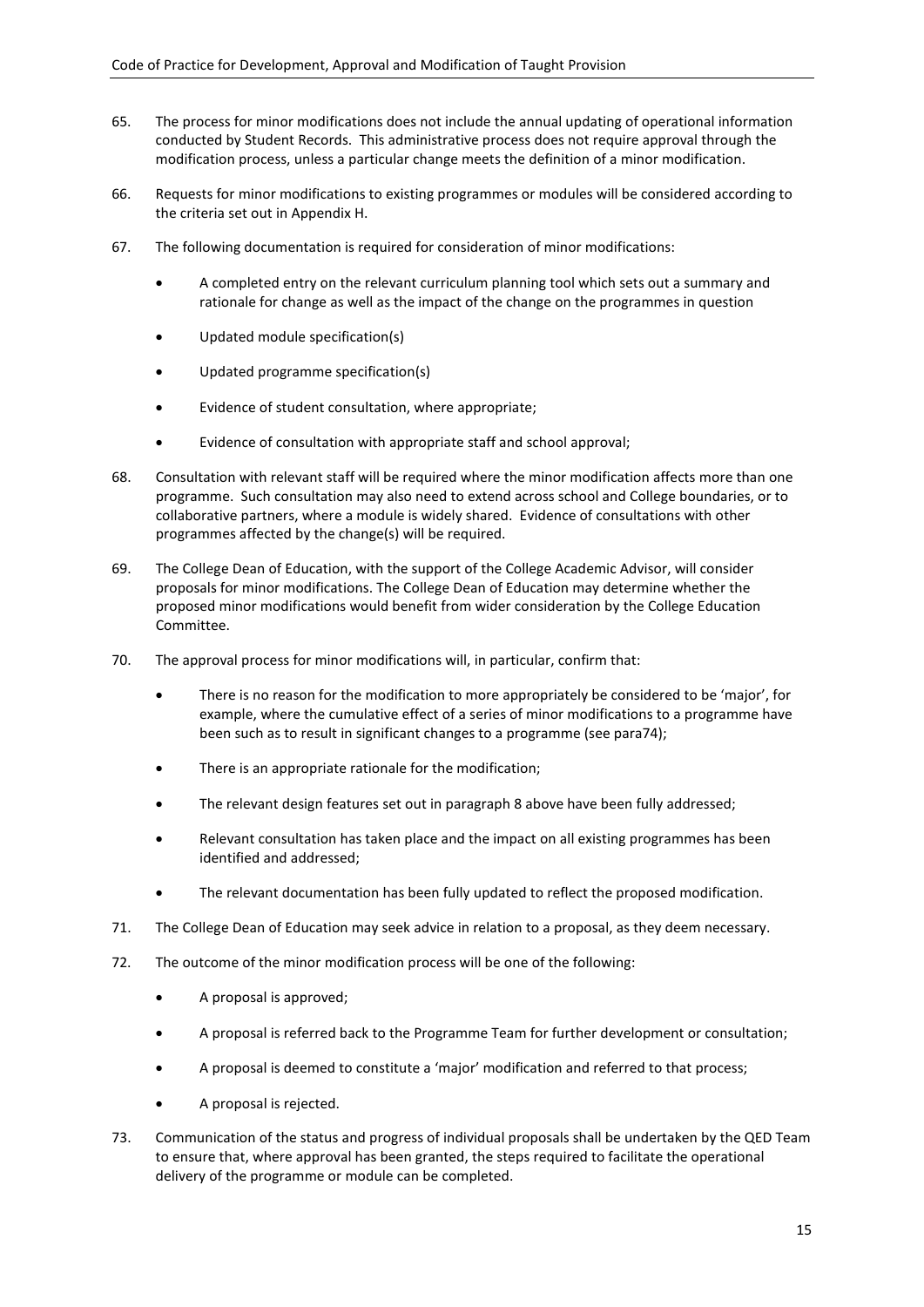- 74. The Future Students Office will be informed of any changes to programmes, which may require highlighting to applicants in line with the Policy on Consumer Rights with Respect to Taught Programmes.
- 75. Where multiple minor modifications to programmes have been made over more than one academic year, programme teams will be required to consider their cumulative effect on the programme. Teams will be required to comment on the effect of the changes on the programme learning outcomes and the external examiner will be asked to confirm whether the cumulative minor modifications represent a major change. Where this is the case, the process for major modifications outlined in paragraphs 54-56 will apply.
- 76. Requests for minor modification for programmes or modules that arise outside of the standard period will be considered through an exceptional late change mechanism. This will take into consideration the potential impact of the timing of the change on the student experience and the student records and other relevant systems. Requests for a late change may be declined where the impact upon the above would be negative.

#### **Suspension or withdrawal of an existing programme or module**

- 77. Where a school is seeking permission to suspend recruitment to an existing programme or to permanently withdraw an existing programme to new entrants, the process described below should be followed. The process is designed to ensure that the interests of students registered on a programme are protected and programmes, which are being suspended/withdrawn, are carefully managed, enabling the University to meet its obligations with respect to consumer protection law, the Office for Students and the requirements of the UK Quality Code for Higher Education.
- 78. Withdrawal of a programme is a permanent process and a programme cannot be re-instated after withdrawal. Any proposal would be considered as a new programme proposal in accordance with the requirements articulated in this Code of Practice. Schools may request permission to suspend a programme to new entrants for a specified period.
- 79. The intention to withdraw or suspend a programme should normally be raised in the College Plan(s). Schools should be aware that there is a significant lead-in time for withdrawing a programme as the University must continue to fulfil its obligations to existing students, applicants and offer holders. If a programme has been advertised and students made offers to study, the University should not withdraw or suspend that programme If, for unavoidable reasons, a programme with offer holders must be withdrawn or suspended, applicants and offer holders must be given as much notice as possible and, where appropriate, offered alternative routes of study.
- 80. The withdrawal of a programme may have resource implications for the School and any other schools involved in its delivery. An initial proposal for withdrawing a programme must therefore be considered by the College Business Groups(s) (or equivalent). Any request to withdraw or suspend must be submitted on the standard form. The form and guidance can be found at:

#### <https://www2.le.ac.uk/offices/sas2/courses/suspending-or-withdrawing-courses>

- 81. A proposal to suspend a programme should indicate the intended date that the programme will resume, where this is known.
- 82. The proposal to withdraw a programme should be considered by the School Education Committee, which should consider the impact of the withdrawal on other programmes in the School and in other schools in the University. The proposal should then be submitted to the College Business Group or equivalent for consideration. The Quality and Standards Sub-Committee will give final approval for a programme to be withdrawn if it is satisfied that appropriate arrangements are in place to manage the withdrawal and protect the interests of students registered on the programme. This will be reported to Senate.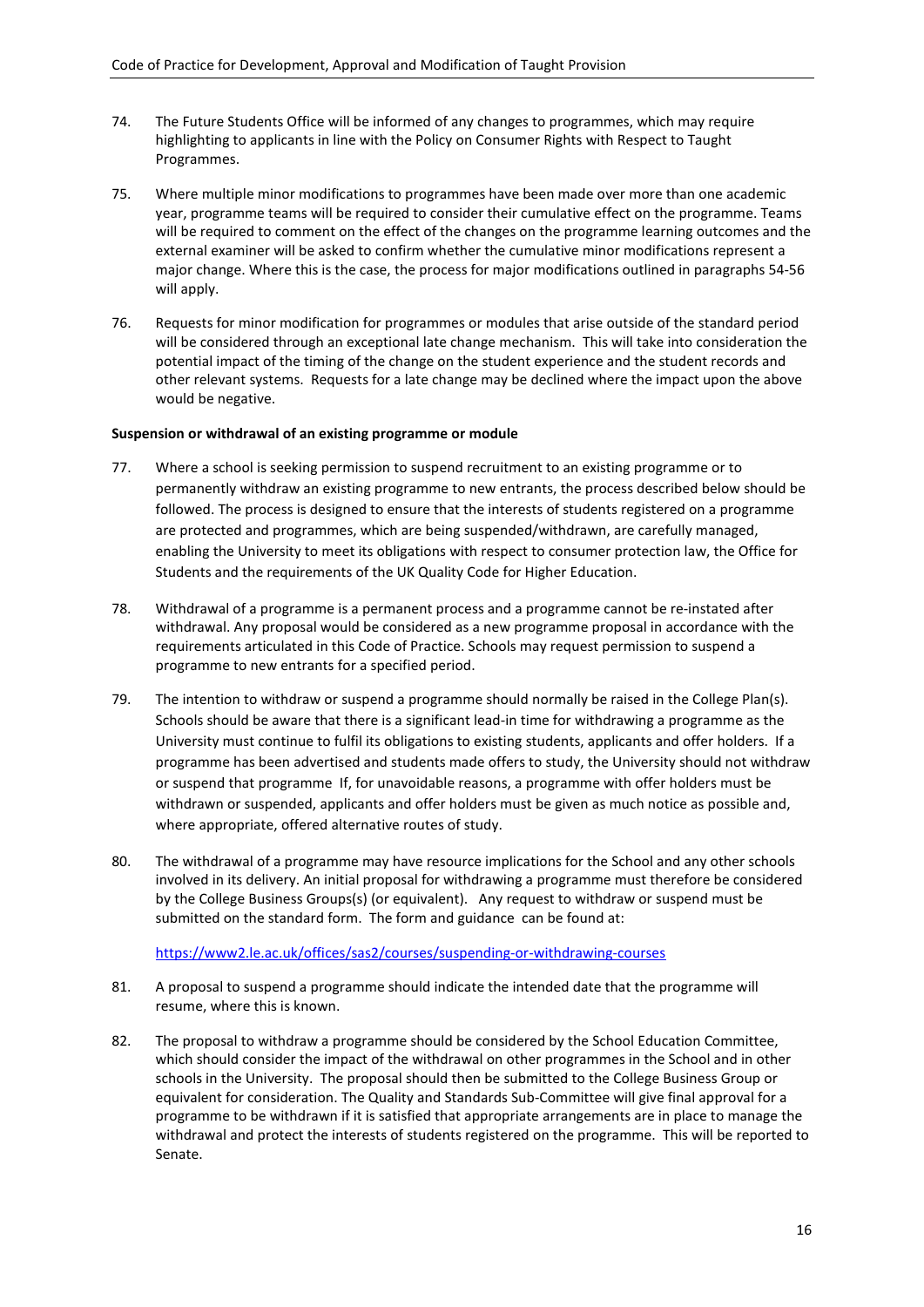- 83. As part of the suspension/withdrawal process the School will be asked to provide the proposed date of the last intake of students, the expected end date of the last cohort of students assuming normal progression and the latest potential end date for any particular student, while taking into account the maximum registration period of the programme. The teach-out plan for the remaining students should specifically take into account the maximum possible registration period for remaining students.
- 84. The School should ensure that the necessary arrangements are in place to manage the running out of the programme with oversight of this process delegated to the School Education Committee.
- 85. All students must have access to the full range of teaching and learning opportunities until they have finished the programme. In addition to the arrangements for students registered on the programme, consideration must also be given to the impact the withdrawal of the programme may have on students registered on other programmes. Following approval of a programme suspension or withdrawal, the QED team will issue a confirmation memo to communicate the decision to the relevant school and professional services staff.
- 86. The withdrawal of a whole area of provision or suite of programmes may represent a "reportable event" to the "-Office for Students-". The Quality Office will be able to provide advice on what constitutes a "reportable event".
- 87. The University is committed to the ongoing support of students on programmes that are suspended or withdrawn to ensure that they have the opportunity to complete the award for which they registered. As part of this commitment, the University has developed and published this Student Protection Plan, which meets the requirements of the Higher Education and Research Act (2017), and Condition C3 of the Office for Students Regulatory Framework. The Plan has been submitted to and approved by the Office for Students. This plan is made available to all applicants and current students, as well as to staff and the University's governing body, Council.
- 88. This is section of the Code should be read in conjunction with the Student Protection Plan. Actions taken may result in triggering the Student Protection Plan. [https://le.ac.uk/study/how-to](https://le.ac.uk/study/how-to-apply/student-protectionlan#:%7E:text=This%2520Student%2520Protection%2520Plan%2520sets,the%2520risks%2520were%2520to%2520crystallise)[apply/student](https://le.ac.uk/study/how-to-apply/student-protectionlan#:%7E:text=This%2520Student%2520Protection%2520Plan%2520sets,the%2520risks%2520were%2520to%2520crystallise)[protectionlan#:~:text=This%2520Student%2520Protection%2520Plan%2520sets,the%2520risks%2520w](https://le.ac.uk/study/how-to-apply/student-protectionlan#:%7E:text=This%2520Student%2520Protection%2520Plan%2520sets,the%2520risks%2520were%2520to%2520crystallise) [ere%2520to%2520crystallise.](https://le.ac.uk/study/how-to-apply/student-protectionlan#:%7E:text=This%2520Student%2520Protection%2520Plan%2520sets,the%2520risks%2520were%2520to%2520crystallise)

# **Re-instatement of a suspended programme**

89. The University's procedures for the suspension or withdrawal of programmes are articulated above. The time limit for suspensions should normally be no longer than two academic years. After this point, the School should consider the case for re-opening the programme, or withdrawing. A programme to be re-opened to applicants following two academic years or more in suspense will need to be reviewed in terms of its currency ahead of re-opening, and re-approval will therefore be required. Details of the re-approval proceed are outlined in the link attached: